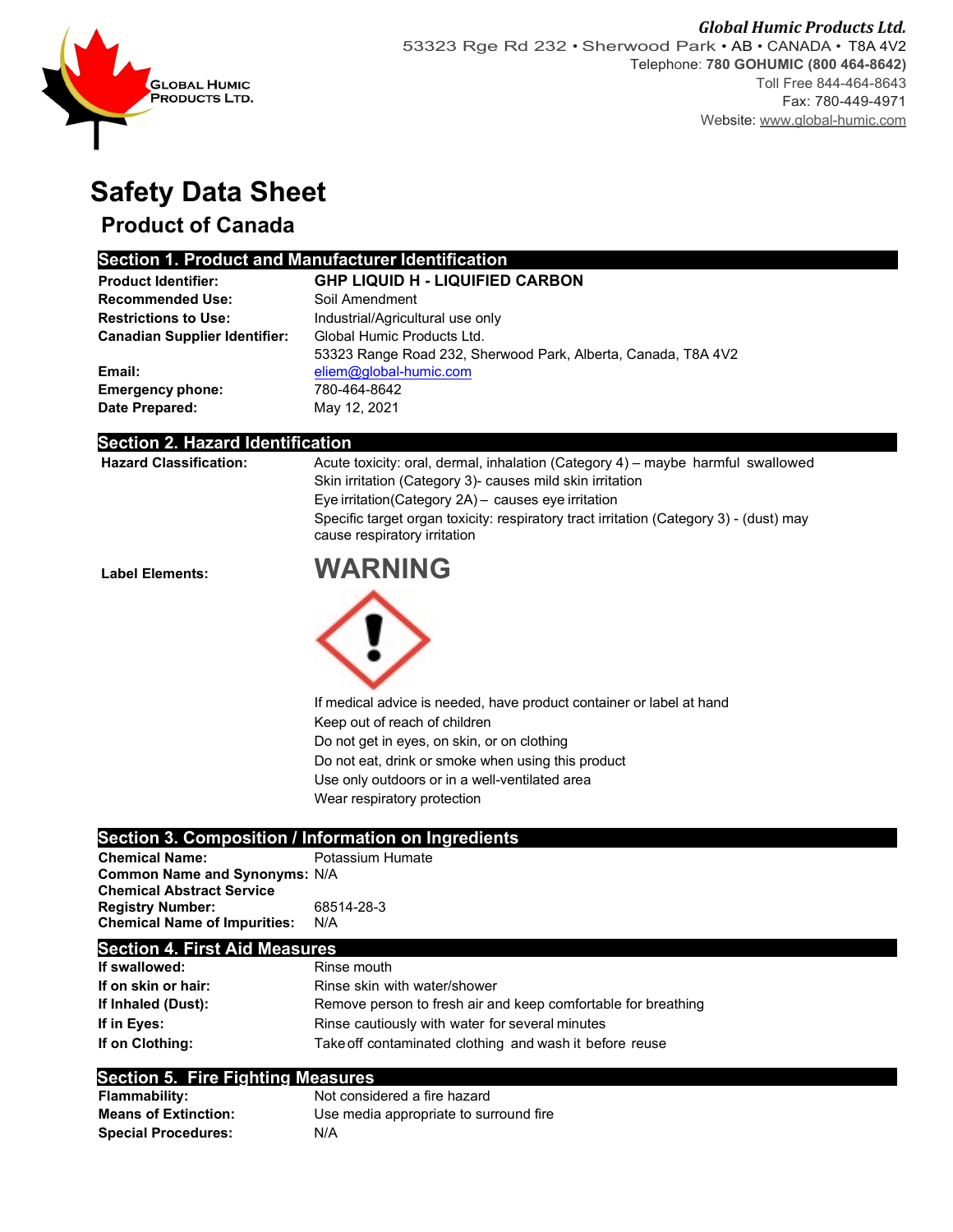## Safety Data Sheet

| <b>Section 6. Accidental Release Measures</b>      |                                                                                                                                                                          |
|----------------------------------------------------|--------------------------------------------------------------------------------------------------------------------------------------------------------------------------|
| Cleaning:                                          | Wash with water and contain, notify appropriate authorities when released toenvironment<br>occurs.                                                                       |
| <b>Containment:</b>                                | Storage containers                                                                                                                                                       |
| <b>Section 7. Handling and Storage</b>             |                                                                                                                                                                          |
| Handling:<br>Storage:                              | Ordinary liquid material transfer and storage equipment (pumps, etc.)<br>Store in a dry place, closed container, at temperatures not exceeding 50°C or below<br>freezing |
|                                                    | <b>Section 8. Exposure Controls / Personal Protection</b>                                                                                                                |
| <b>Personal Protective</b>                         | <b>Respiratory Protection</b> – not required in fresh air or good ventilation                                                                                            |
| <b>Equipment:</b>                                  | Protective Gloves - wear loose fitting gloves<br>Eye protection - goggles required when spraying                                                                         |
| <b>Section 9. Physical and Chemical Properties</b> |                                                                                                                                                                          |
| <b>Physical State:</b>                             | Liquid                                                                                                                                                                   |
| Odor:                                              | Odorless                                                                                                                                                                 |
| <b>Odor Threshold:</b>                             | N/A                                                                                                                                                                      |
| <b>Vapor Pressure:</b>                             | N/A                                                                                                                                                                      |
| <b>Vapor Density:</b>                              | N/A                                                                                                                                                                      |
| <b>Evaporation Rate:</b>                           | N/A<br>100 °C                                                                                                                                                            |
| <b>Boiling Point:</b><br>pH:                       | 9.5                                                                                                                                                                      |
| Appearance:                                        | <b>Black</b>                                                                                                                                                             |
| <b>Specific Gravity:</b>                           | 1.05                                                                                                                                                                     |
| <b>Coefficient of Water /Oil Distribution:</b>     | N/A                                                                                                                                                                      |
| <b>Moisture:</b>                                   | 86%                                                                                                                                                                      |
| <b>Section 10. Stability and Reactivity</b>        |                                                                                                                                                                          |
| <b>Chemical Stability:</b>                         | Stable under ambient conditions                                                                                                                                          |
| Incompatibility with other Substances:             | Non-reactive                                                                                                                                                             |
| <b>Minimum Ignition Temperature:</b>               | N/A                                                                                                                                                                      |
| <b>Minimum Explosive Concentration:</b>            | N/A                                                                                                                                                                      |
| <b>Minimum Ignition Energy:</b>                    | N/A                                                                                                                                                                      |
| <b>Susceptibility to Spontaneous Combustion:</b>   | N/A                                                                                                                                                                      |
| <b>Section 11. Toxicological Information</b>       |                                                                                                                                                                          |
| <b>Lethal Dose:</b>                                | N/A                                                                                                                                                                      |
| <b>Lethal Concentration:</b>                       | N/A                                                                                                                                                                      |
| <b>Routes of Exposure:</b>                         | Ingestion, skin contact, eye contact, inhalation                                                                                                                         |
| Effects of Repeated (Chronic) Exposure: N/A        | Significant Laboratory Data with Possible Relevance to Human Health Hazard Evaluation: N/A                                                                               |
| <b>Section 12. Ecological Information</b>          |                                                                                                                                                                          |
|                                                    |                                                                                                                                                                          |
| <b>Ecological Concerns:</b>                        | N/A                                                                                                                                                                      |
| <b>Section 13. Disposal Considerations</b>         |                                                                                                                                                                          |
| Disposal:                                          | In accordance with applicable environmental regulations, landfills                                                                                                       |
|                                                    |                                                                                                                                                                          |

## **Section 14. Transportation Information**

**Department of Transportation:** Not considered hazardous material